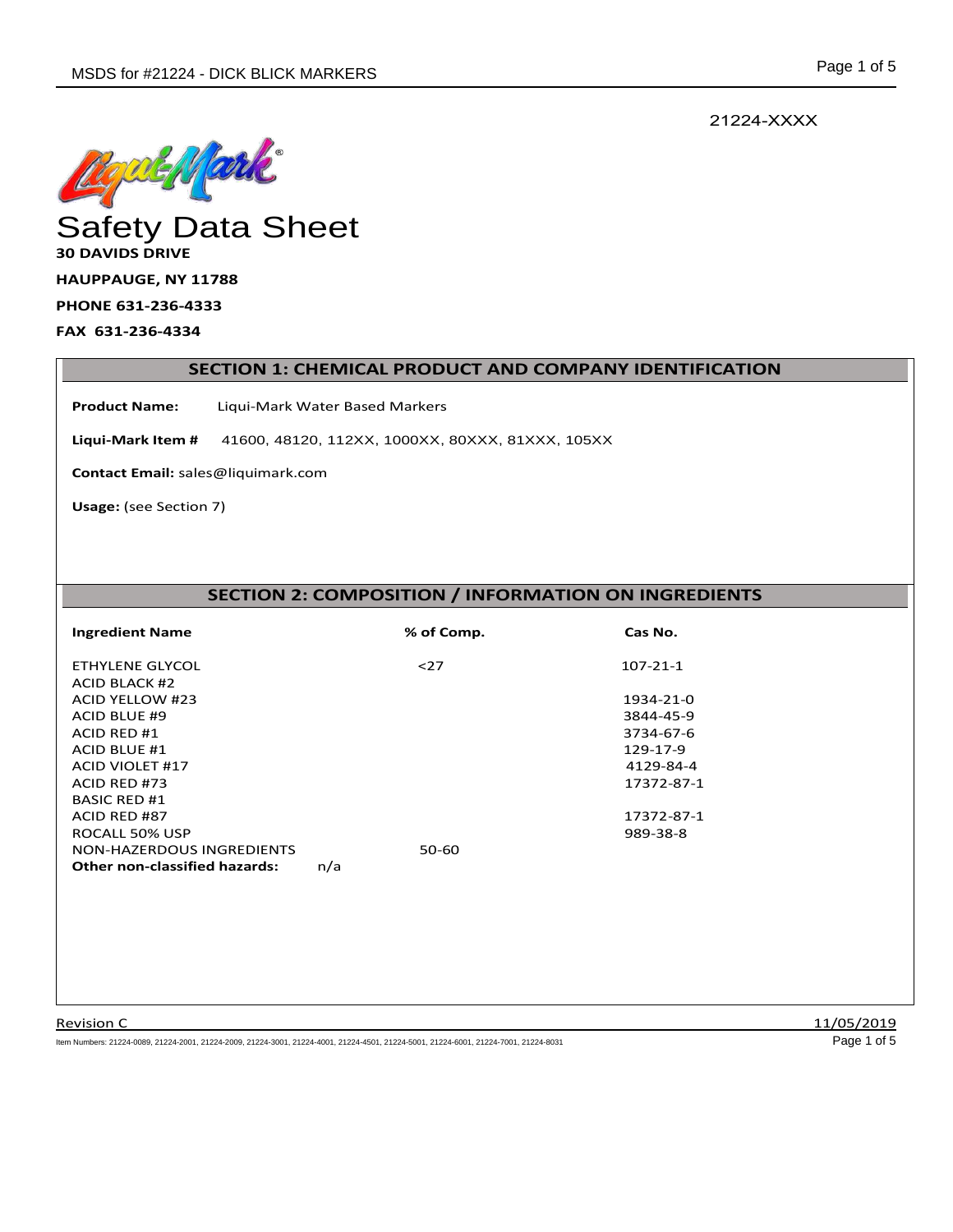### **SECTION 3: HAZARDS IDENTIFICATION**

**Physical / Chemical Hazard:** NOT HAZARDOUS **Environmental Hazard:** NO DATA AVAILABLE  **Target Organs: Acute Effects:** N/A<br>**Signs and symptoms of exposure:** N/A **Signs and symptoms of exposure:**  $N/A$ <br>**Carcinogenicity:** NOT LISTED **Carcinogenicity:**<br>Chronic Effects:

**Chronic Effects:** NO DATA AVAILABLE

### **SECTION 4: FIRST AID MEASURES**

**Inhalation:** REMOVE TO FRESH AIR, KEEP PATIENT WARM AND AT REST; IF BREATHING IS IRREGULAR OR STOPPED ADMINISTER ARTIFICIAL RESPIRATION; IF UNCONSCIOUS PLACE IN RECOVERY POSITION AND SEEK MEDICAL ADVICE. **Eyes:** FLUSH WITH PLENTY OF COOL WATER FOR AT LEAST15 MINUTES, HOLDING EYELIDS APART FOR THOROUGH IRRIGATION. IN CASE OF REMAINING IRRITATION SEEK MEDICAL ATTENTION. **Skin:** WASH AFFECTED AREA THOROUGHLY WITH SOAP AND WATER. IF ANY IRRITATION DEVELOPS, **CONSULT** A PHYSICIAN.  **Ingestion:** GIVE TWO GLASSES OF WATER AND INDUCE VOMITING - CALL A PHYSICIAN

*After first aid, get appropriate in plant, paramedic, or community medical support.*

## **SECTION 5: FIRE FIGHTING MEASURES**

| Flash Point F(C):                                   | $500^\circ$ F                                     |
|-----------------------------------------------------|---------------------------------------------------|
| <b>Flash Point Method:</b>                          | COC.                                              |
| <b>Auto ignition Temperature:</b>                   | N/D                                               |
| <b>Extinguishing Media:</b>                         | ALCOHOL RESISTANT FOAM, CO2, POWDERS, WATER SPRAY |
| <b>Special protective Equipment:</b>                |                                                   |
| Unusual Fire & Explosion Procedures: NONE EXPECTED. |                                                   |
| <b>Fire Fighting Instructions:</b>                  | N/A IN THE AMOUNT OF DYE USED IN THE FORMULATION  |

Provision C 2012 11/05/2019

Item Numbers: 21224-0089, 21224-2001, 21224-2009, 21224-3001, 21224-4001, 21224-4501, 21224-5001, 21224-6001, 21224-7001, 21224-8031 Page 2 of 5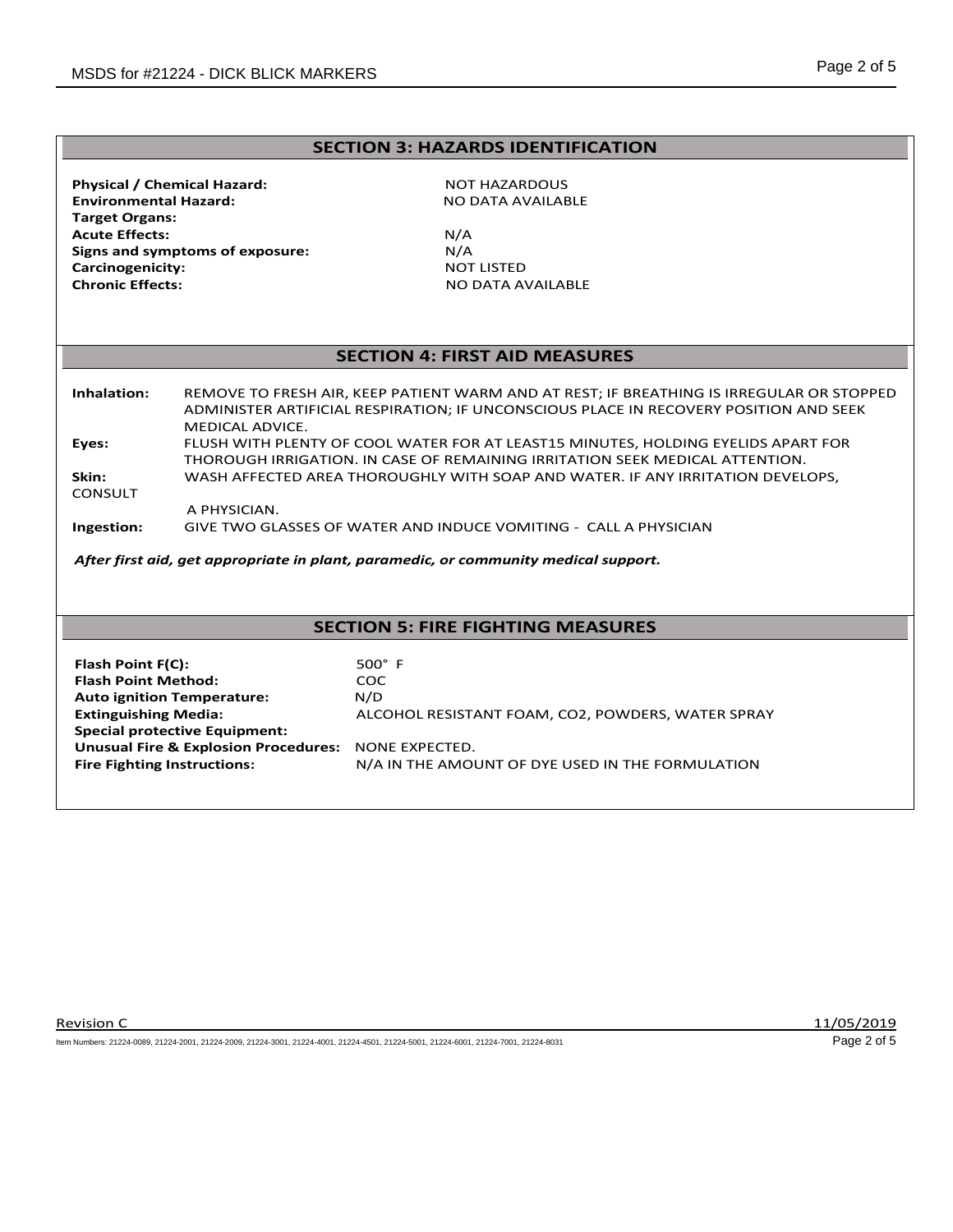#### **SECTION 6: ACCIDENTAL RELEASE MEASURES**

**Personal Precautions:** Avoid any uncontrolled release of material.

**Spills / Leaks:** Where spills are possible, a comprehensive spill response plan should be developed and implemented. Steps to be taken if material is released or spilled are as follows: Utilize recommended protective clothing and equipment. Spills should be swept by using an absorbent dust control product and placed in containers. Spill area can be washed with water. Collect water for approved disposal. In the event of an uncontrolled release of this material, the user should determine if the release is reportable under applicable laws and regulations.

THIS PRODUCT IS NOT HAZARDOUS AS DEFINED BY HAZARDOUS COMMUNICATION STANDARD. HOWEVER, AS WITH ALL CHEMICAL; HANDLE WITH CARE AVOID EYE & SKIN CONTACT.

#### **SECTION 7: HANDLING & STORAGE**

**Handling:** HANDLE WITH REASONABLE CARE.

**Storage:** KEEP CONTAINER TIGHTLY CLOSED, PROTECT FROM THE INFLUENCE OF WEATHER.

**Storage Class:** 

**CSR Information:** Consistent with known Exposure Scenario

**Envir. Handling:** See section 12

#### **SECTION 8: EXPOSURE CONTROLS / PERSONAL PROTECTION**

| <b>Engineering Controls:</b>    | <b>NOT NECESSARY</b>                                    |
|---------------------------------|---------------------------------------------------------|
| <b>Ventilation:</b>             | LOCAL EXHAUST                                           |
| <b>Administrative Controls:</b> |                                                         |
| <b>Respiratory Protection:</b>  | NOT NECESSARY, GOOD ROOM VENTILATION IS SUFFICIENT      |
| <b>Protective Equipment:</b>    | RUBBER / PLASTIC GLOVES AND PROTECTIVE GLASSES          |
| <b>Safety Stations:</b>         | PAY ATTENTION TO THE USUAL RULES FOR HANDLING CHEMICALS |
|                                 |                                                         |

Provision C 2012 11/05/2019

Item Numbers: 21224-0089, 21224-2001, 21224-2009, 21224-3001, 21224-4001, 21224-4501, 21224-5001, 21224-6001, 21224-7001, 21224-8031 Page 3 of 5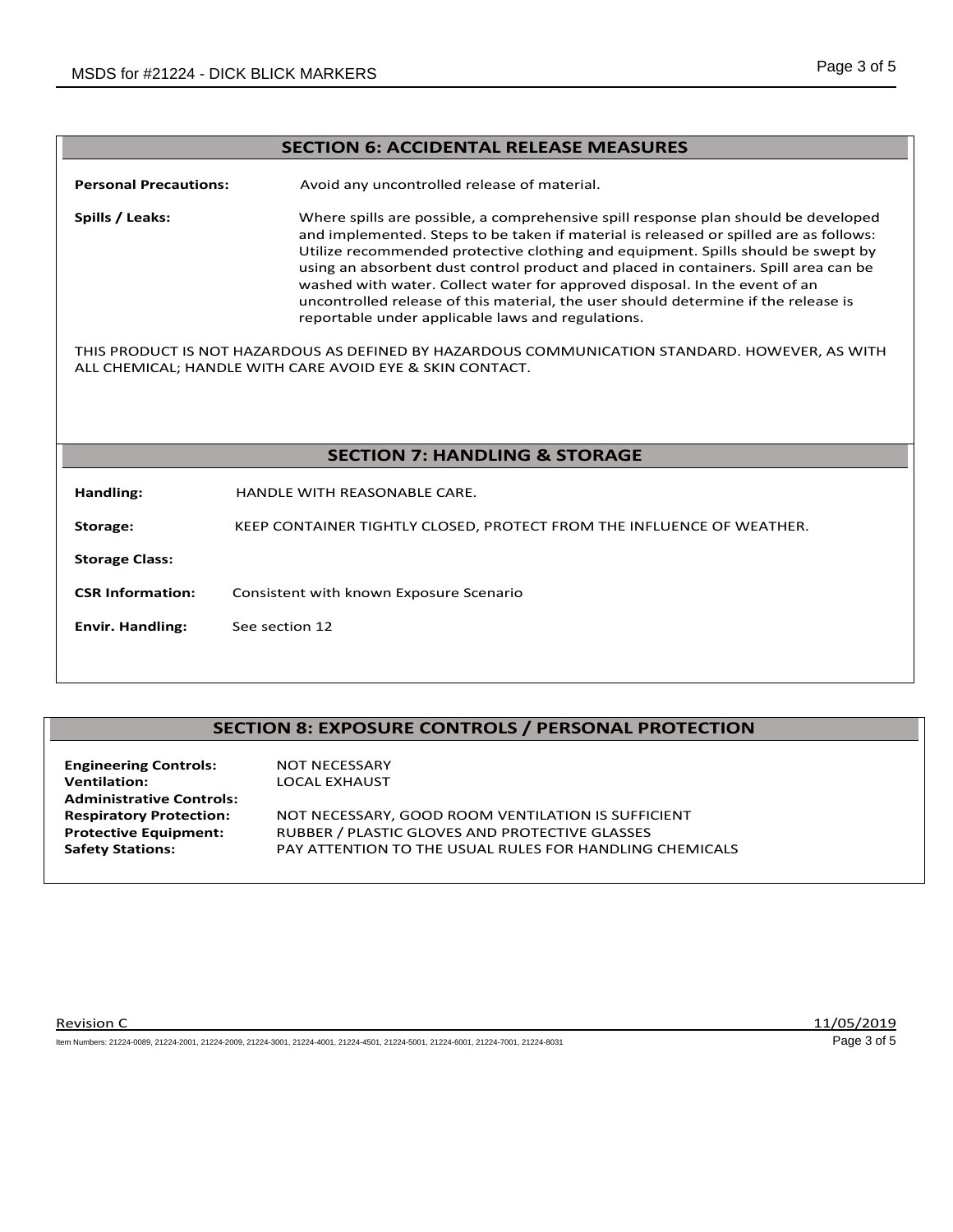#### **SECTION 9: PHYSICAL AND CHEMICAL PROPERTIES**

**Appearance and Odor:** ODERLESS LIQUID **Boiling Point:** 105-110° DEG C **Surface Tension:** 31-35 DYNE/CM **Freezing/Melting Point:** <0° C<br>**Solubility in water:** N/A **Solubility in water:**<br>Specific Gravity: **Vapor Pressure: Vapor Density:** (AIR=1): >1.5 **Evaporation Rate:** >1.0

**Specific Gravity: (H2O=1, AT 4 °C):** 1.050-1.085

#### **SECTION 10: STABILITY AND REACTIVITY**

**Stability:** STABLE<br> **Polymerization:** WILL NO **Conditions to Avoid:** NON<br>**Chemical Incompatibilities:** N/A **Chemical Incompatibilities: Hazardous Decomposition**

**WILL NOT OCCUR<br>NONE** 

**Products:** NO HAZERDOUS DECOMPOSITION PRODUCTS KNOWN

#### **SECTION 11: TOXICOLOGICAL INFORMATION**

**Oral:** NO DATA AVAILABLE.

**Dermal:** NO DATA AVAILABLE. **Effects to eyes:** EYES - SLIGHT IRRITANT. **Skin irritation:** SKIN - SLIGHT IRRITANT.

**Chemical Safety Assessment (CSA):** N/D **Substance subject to authorization/restriction**: NO

#### **SECTION 12: ECOLOGICAL INFORMATION**

**No Data Available**

| Fish toxicitiy:           | NO DATA AVAILABLE. |
|---------------------------|--------------------|
| <b>Bacteria Toxicity:</b> | NO DATA AVAILABLE. |
| <b>Biodegredation:</b>    | NO DATA AVAILABLE. |

Provision C 2012 11/05/2019

Item Numbers: 21224-0089, 21224-2001, 21224-2009, 21224-3001, 21224-4001, 21224-4501, 21224-5001, 21224-6001, 21224-7001, 21224-8031 Page 4 of 5